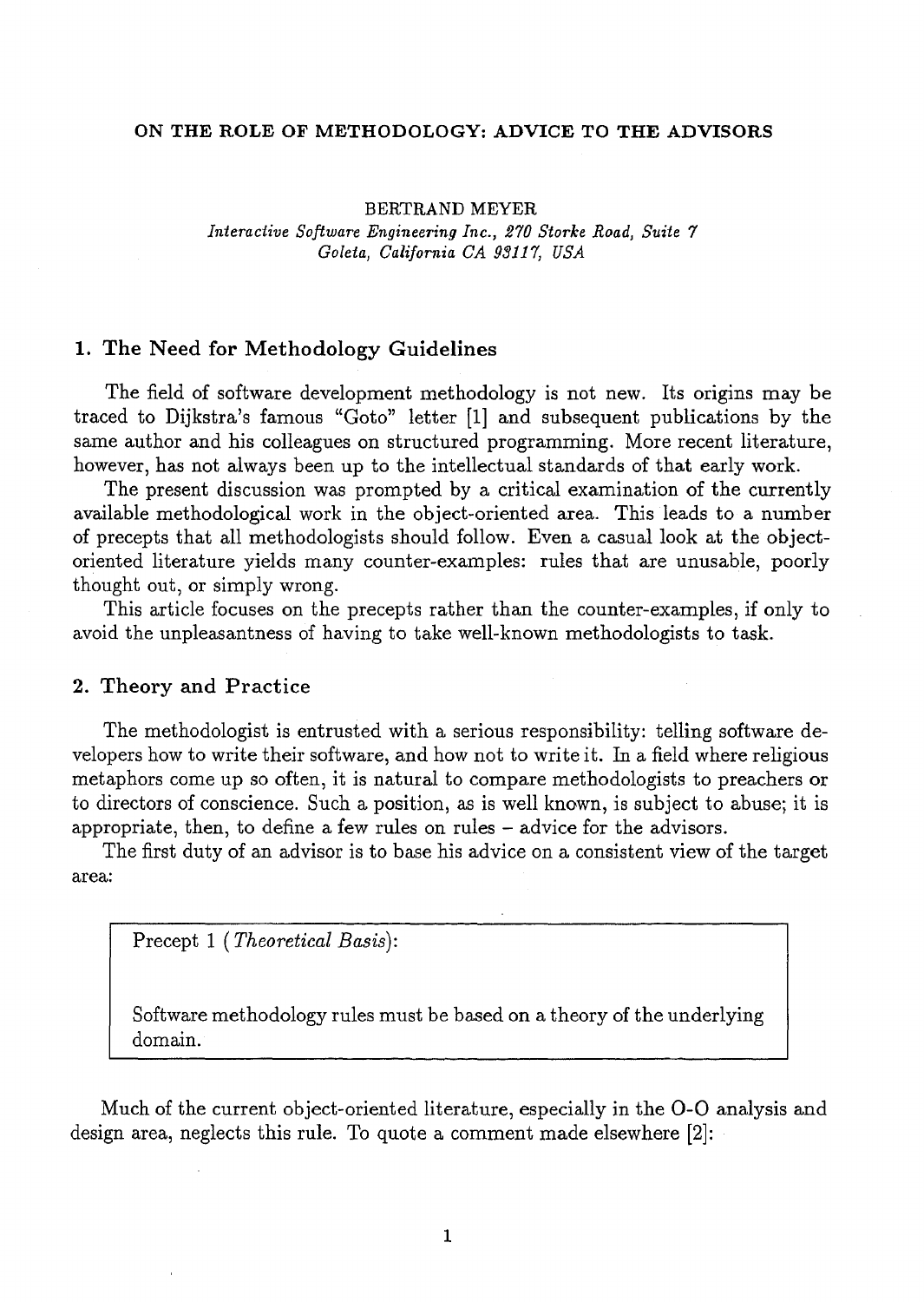#### 2 *B. Meyer*

*Books on analyis and design are full of peremptory statements: Prototype! Avoid multiple inheritance! Underline the nouns! Do not use inheritance Jor implementation!* 

*No wonder software developers sometimes feel like soldiers being ordered into battle* - *and may wonder whether this impression is a harbinger of their eventual fate.* 

*Were it always rooted on sound scientific ground, this aplomb would be good. But much of the advice that you will find in the methodological literature* - *in particular in its object-oriented subset* - *is based on opinions, on experience from older techniques whose lessons may not be applicable any more, or on implicit and possibly invalid assumptions. Some of it is moot or just wrong.* 

Dijkstra's example is still a good guide here. He did not just attack the Goto instruction for reasons of taste or opinion, but supported his suggested ban by a carefully woven chain of reasoning. One may disagree with that argument, but not deny that the conclusion is backed by a well thought-out view of the software development process. To counter Dijkstra's view you must find a flaw in his theory and provide your own replacement for that theory.

The theory' is the deductive part of software methodology. But rules that would only be rooted in theory could be dangerous. The inductive component is just as important:

Precept 2 *(Practical Basis):* 

A software methodologist should have extensive practical experience in the field in which he is giving advice.

It is all too apparent that many 0-0 books have not had the benefit of such experience.

## **3. Reuse**

In the object-oriented field the Practical Basis precept yields a more specific consequence. It is not enough to have participated in significant projects.

The cornerstone of the method is reuse, and the real test of expertise is to have produced a reused 0-0 library; not just components that are claimed to be reusable,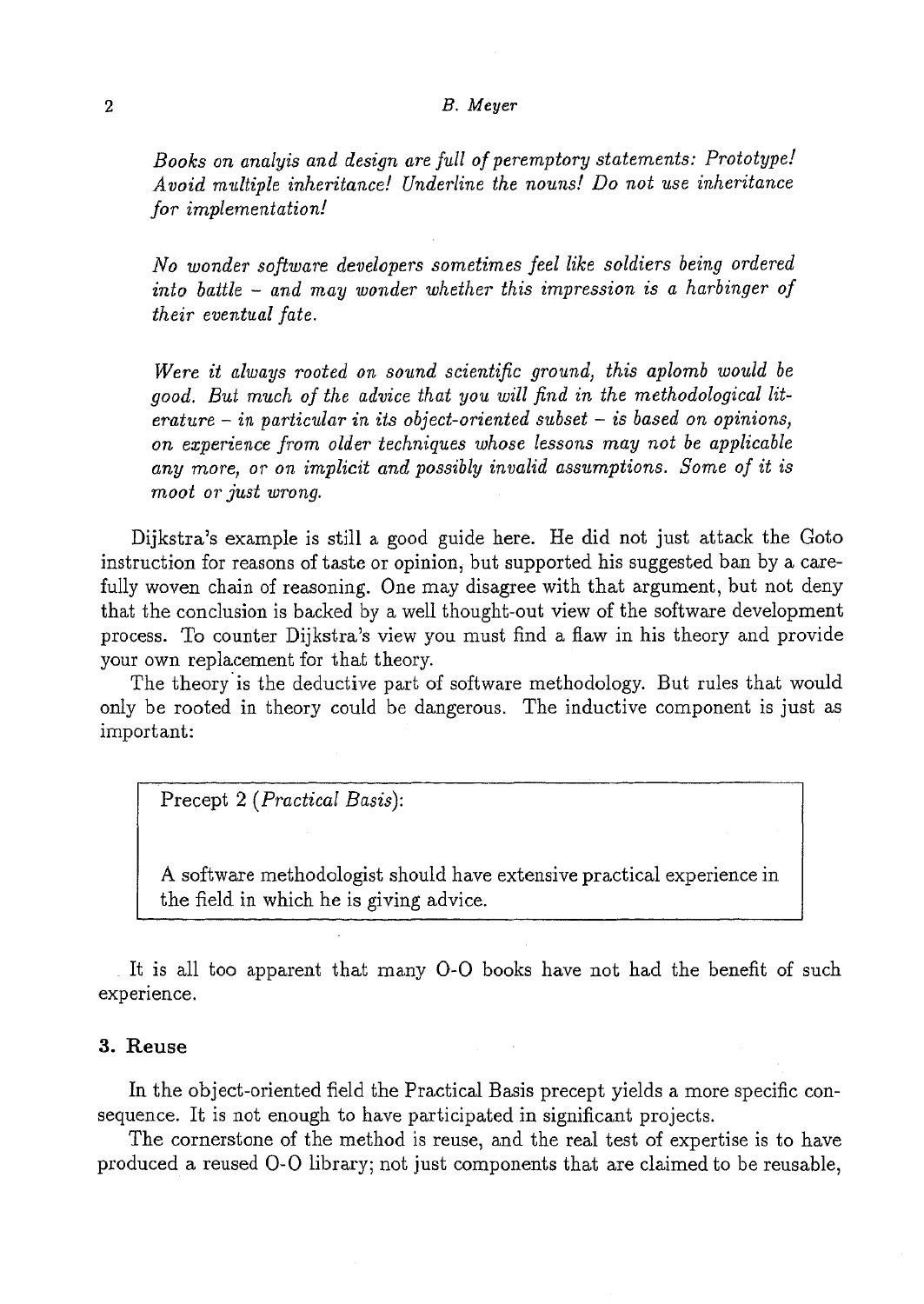but a library that has actually been reused by a substantial number of people outside of the original group. Hence the next precept:

Precept 3 *(Reuse Experience):* 

In the object-oriented field, no one can claim to be an expert who has not played a major role in the design of a reusable class library that has successfully been reused by widely different projects.

## 4. A Typology of Rules in Software Methodology

The next precepts will address the form of the rules given. One may distinguish four kinds of rule in software methodology:

- Absolute positive ("Always do *a").*
- Absolute negative ("Never use *b").*
- Advisory positive ("Use c whenever possible").
- Advisory negative ("Avoid d whenever possible").

# 5. Absolute Positives

Among the above categories, absolute positive rules are perhaps the most useful for software developers, since they provide precise and unambiguous guidance.

Unfortunately, they are also the least common in the methodological literature, partly for a good reason (for such precise advice, it is sometimes possible to write tools that carry out the desired tasks automatically, removing the need for methodological intervention), but mostly because advisors are too cautious to commit themselves, as a lawyer who never quite answers "yes" or "no" to a question for fear of being blamed for the consequences if the client does act on the basis of the answer.

Yet such rules are badly needed:

Precept 4 *(Favoring Absolute Positives):* 

In devising methodological rules, favor absolute positives, and for each such rule examine whether it is possible to enforce the rule automatically through tools or language constructs.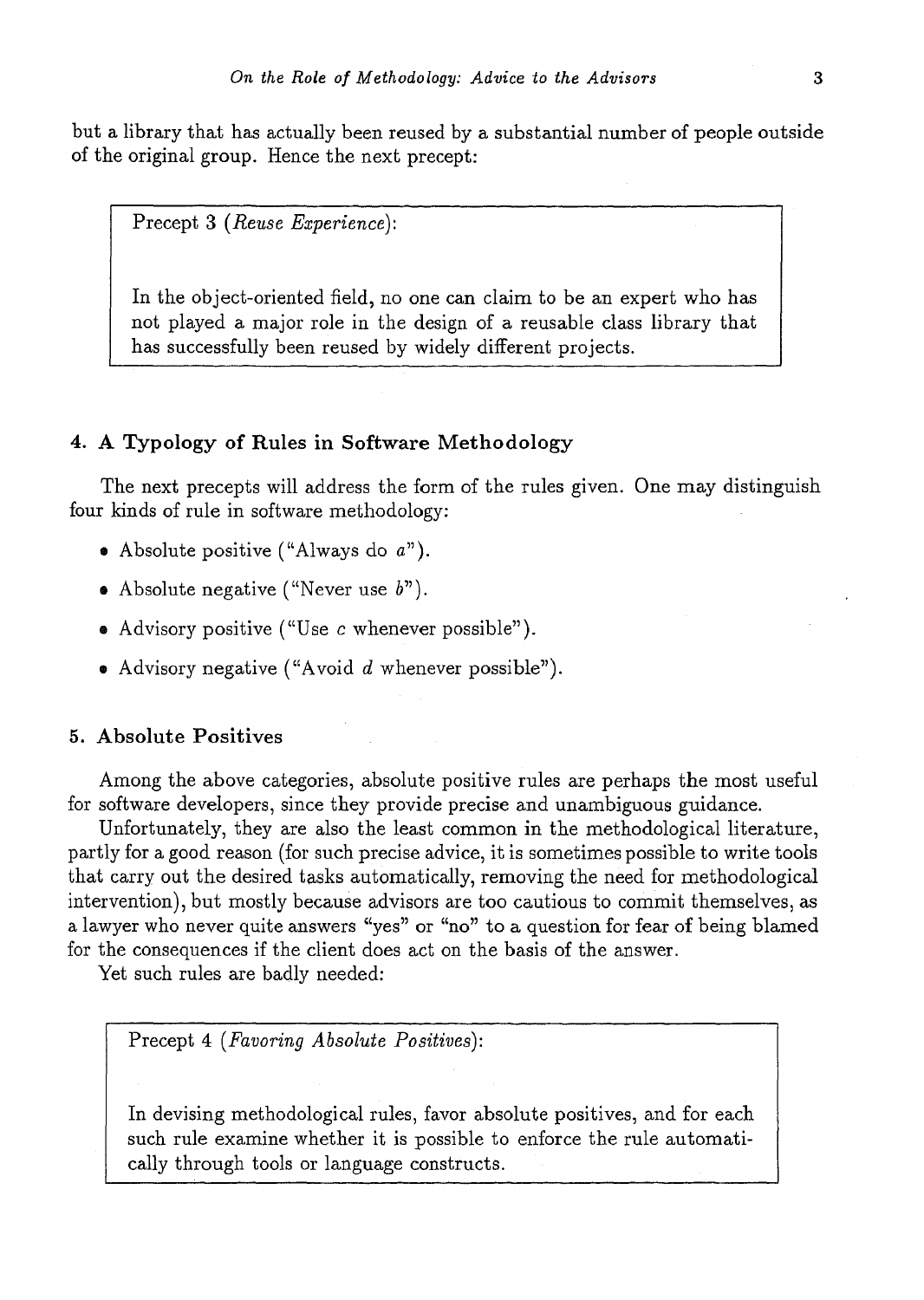### 6. Absolute Negatives

Absolute negatives are a sensitive area. One wishes that every methodologist who followed in Dijkstra's footsteps had taken the same care to justify his negatives as Dijkstra did with the Goto. The following precept applies to such rules:

Precept 5 *(Gare in Absolute Negatives):* 

Any absolute negative must be backed by a precise explanation of why the rejected mechanism is considered bad practice, and accompanied by a precise description of how to substitute other mechanisms for it.

## 1. Advisory Rules

Advisory rules, positive or negative, are fraught with the risk of uselessness.

It is said that to distinguish between a *principle* and a *platitude* you must consider the negation of the property: only if it is a principle does the negation still make sense, whether or not you agree with it. For example the often quoted software methodology advice "Use variable names that are meaningful" is a platitude, not a principle, since no one in his right mind would suggest using meaningless variable names. To turn this rule into a principle, you must define precise standards for naming variables (see [2] for such rules in the case of object-oriented libraries). Of course in so doing you may find that some readers will disagree with those standards, which is why platitudes are so much more comfortable; but as a methodological advisor it is your responsibility to take such risks.

Advisory rules, by avoiding absolute injunctions, are particularly prone to becoming platitudes, as especially reflected in qualifications of the form "whenever possible" or, for advisory negatives, "unless you absolutely need to", the most dishonest formula possible in software methodology. The next precept helps avoid this risk by keeping us honest:

Precept 6 *(Advisory Rules):* 

In devising advisory rules (positive or negative), use principles, not platitudes.

To help make the distinction, examine the rules' negation.